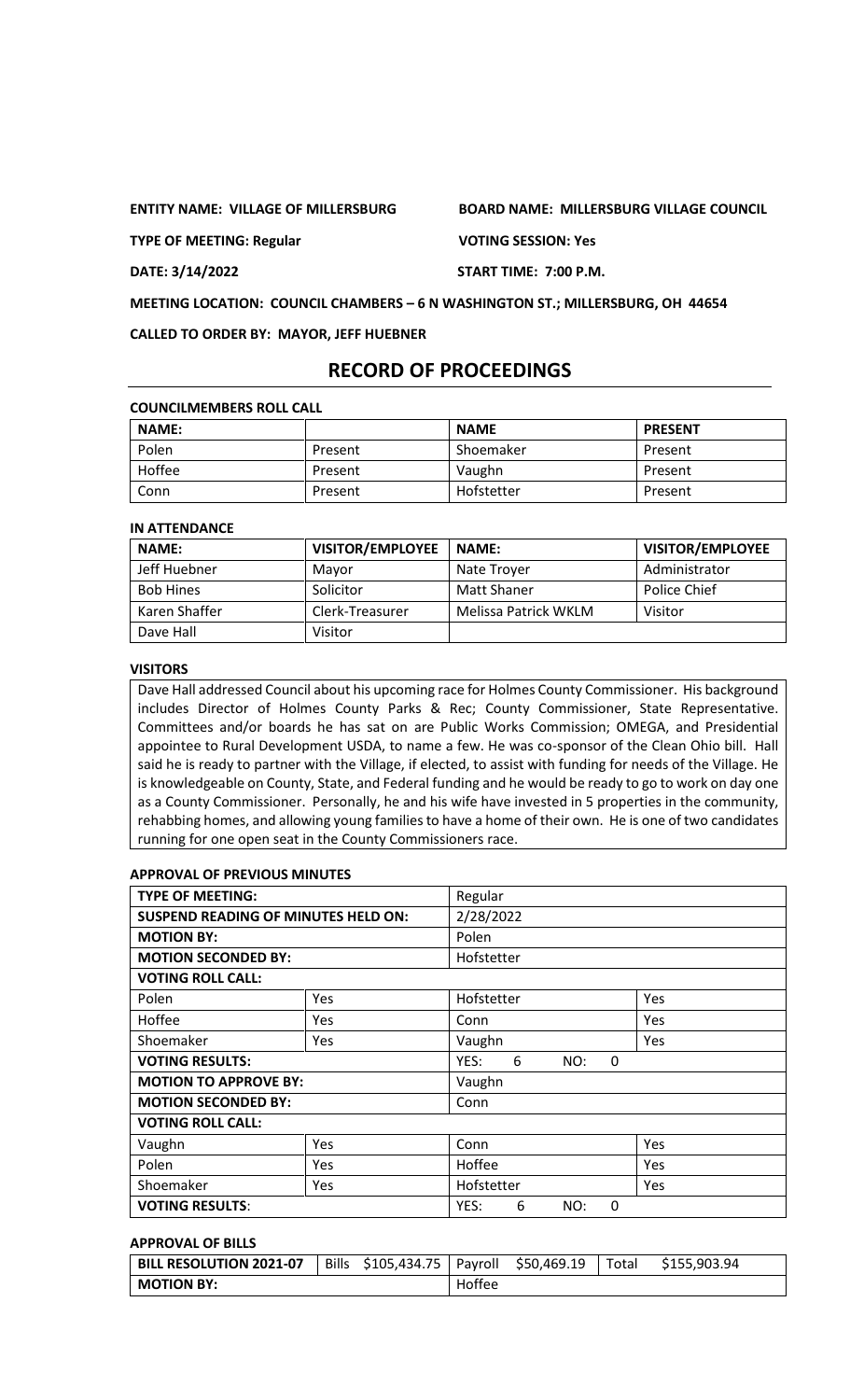| <b>MOTION SECONDED BY:</b> |     | Shoemaker             |     |  |  |
|----------------------------|-----|-----------------------|-----|--|--|
| <b>VOTING ROLL CALL:</b>   |     |                       |     |  |  |
| Hoffee                     | Yes | Shoemaker             | Yes |  |  |
| Polen                      | Yes | Conn                  | Yes |  |  |
| Hofstetter                 | Yes | Vaughn                | Yes |  |  |
| <b>VOTING RESULTS:</b>     |     | YES:<br>NO:<br>6<br>0 |     |  |  |

## **DEPARTMENT HEAD/OFFICIAL REPORT**

| DEPARTMENT:                   | <b>POLICE DEPARTMENT</b> |
|-------------------------------|--------------------------|
| <b>REPRESENTATIVE'S NAME:</b> | <b>CHIEF MATT SHANER</b> |

Asked Council to consider the hiring of John Stocker as full-time dispatcher. Stocker is a 5-year police auxiliary member and currently works part-time for the department. He is available for full-time employment March 26<sup>th</sup>. Motion made by Hofstetter to hire John Stocker as a full-time dispatcher. Seconded by Polen. Upon roll call, motion carried with Hofstetter, Polen, Vaughn, Conn, Hoffee and Shoemaker voting aye. Vote 6 - 0

| DEPARTMENT:                   | <b>ADMINISTRATION</b>            |
|-------------------------------|----------------------------------|
| <b>REPRESENTATIVE'S NAME:</b> | <b>ADMINISTRATOR NATE TROYER</b> |

**DRB & P&Z Commission:** Informed Council DRB approved the COA applications from H15 Ministries for a roof re-frame/extension at 24 E. Jackson and signage for Troyer's Sweet Shoppe at 4 E. Jackson. In addition, P&Z approved a variance application for Troyer's Sweet Shoppe signage and final site plan review of Phase One for Trails Edge Estates development.

**Electrical Aggregation Program:** Informed Council the contract for the current electrical aggregation program with Champion Energy will expire in May. After speaking with the consultant (Mark – Aspen) who looks at all supplier rates available, it was suggested for now, the Village go out of contract. With rates so unknown at this time, he didn't feel the need to lock in at a potentially higher rate as of now, when rates may come down in the future. Council agreed that we should wait before entering into another contract until rates stabilize.

Resurfacing/Sidewalk Projects: Informed Council the resurfacing bid opening is slated for April 1<sup>st</sup>.

**ARPA Projects:** Informed Council SJL was given the go ahead to proceed with the engineering for the Wooster Road waterline replacement and Grant Street Storm Sewer project. Depending on the estimates and how bids come in, we may need to consider options for additional funding or deferring one of the projects. This is largely due to the rising costs we are seeing everywhere else.

**Deer Run Park Request:** Informed Council Scenic Point Nursing Home is requesting permission to hold a community Easter egg hunt on April 9<sup>th</sup> at Deer Run Park. Motion made by Hoffee to allow the use of the park. Seconded by Polen. Upon roll call, motion carried with Hoffee, Polen, Shoemaker, Conn, Vaughn, and Hofstetter voting aye. Vote 6 - 0

**Spring Clean-up Day:** Reminder that Spring Clean-Up Day is scheduled for April 23, 2022 at the Village Street Department. Items not accepted are tires, chemicals, and any appliance that does not have freon removed. Paint cans will be allowed if the paint has been allowed to dry up.

| <b>DEPARTMENT:</b>            | <b>FISCAL</b>                                                                                  |  |  |
|-------------------------------|------------------------------------------------------------------------------------------------|--|--|
| <b>REPRESENTATIVE'S NAME:</b> | <b>CLERK-TREASURER KAREN SHAFFER</b>                                                           |  |  |
|                               | Financial Statement: Presented the February Financial Statement and acknowledgement form that  |  |  |
|                               | Council received the report consisting of the Bank Reconciliation; Appropriation Summary, Fund |  |  |

Summary, Revenue Summary, Payment Summary, and Payroll. **Ohio Municipal Joint Self Insurance Pool:** Informed Council the "Pool" is offering another 3-year

contract, and OMJSP will guarantee that the member's rate will not change, subject to the requirements listed below. 1) The member must achieve a loss ratio of 55% or lower, reviewed annually. 2) Contribution will change if exposures change. 3) The availability of acceptable reinsurance terms to the Pool. Shaffer recommended Council approve the 3-year agreement to lock in rates. Motion made by Shoemaker to approve the 3-year agreement. Seconded Hoffee. Upon roll call, motion carried with Shoemaker, Hoffee, Polen, Hofstetter, Vaughn, and Conn voting aye. Vote 6 - 0

**LEGISLATION**

**NUMBER: 2022-05**